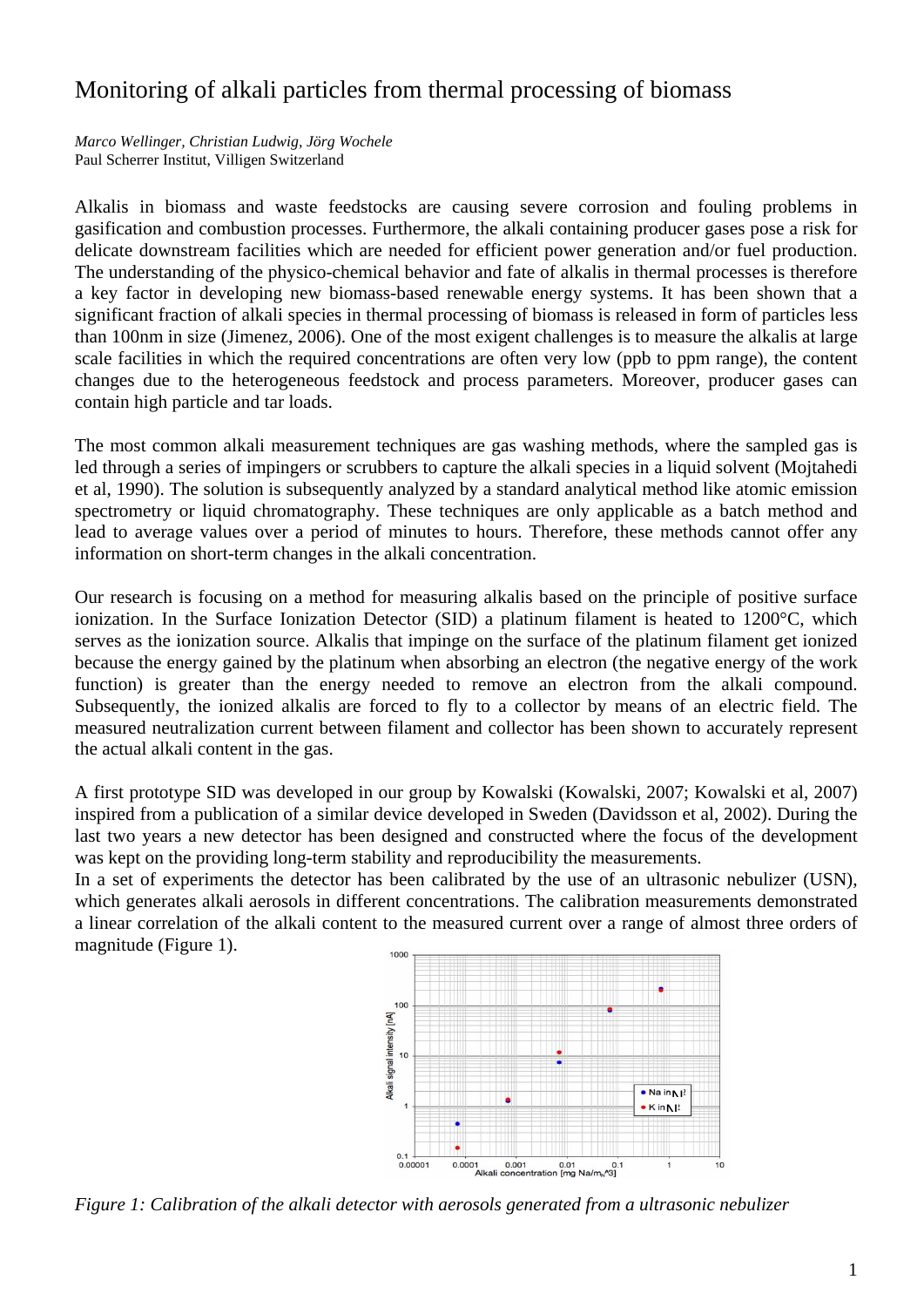In a measurement campaign at the Paul Scherrer Institute the *SID* was used to quantify the slip stream of alkalis from a gas washing setup. The gas washing setup was fed with raw gas from a bubbling fluidized bed reactor. The gasifier has a size of approximately 5 kilowatts and was fed gras pellets.

The concentration is given as micrograms per norm cubic meter. Data points were recorded in intervals of 1 second, which allows to represent the short term fluctuations in removal efficiency of the gas washing system.



*Figure 2: Slip stream of alkalis measured downstream of a gas washing system* 

To increase the accuracy of the measurements in the sub-ppb range, that render dilution of the sample gas feed impossible, a calibration of the detector under varying gas compositions is planned. Additional steps to optimize the detector include improved electromagnetic shielding to reduce background noise as well as a dedusting system to allow for an extended duration (>12h) of maximum measurement sensitivity.

- Davidsson, K.O., et al., The effects of fuel washing techniques on alkali release from biomass. Fuel, 2002. 81 (2), p. 137-142.
- Jimenez, S. B., Javier, Particulate matter formation and emission in the combustion of different pulverized biomass fuels: Combustion Science and Technology, 2006, 178, p. 655-683.
- Kowalski, T., Evaluating a Surface Ionization Detector for Measuring Alkalis in Biomass Gasification, PhD-Thesis, Diss. ETH Nr. 17067, ETH Zürich, 2007.
- Kowalski, T., C. Ludwig, and A. Wokaun, Qualitative evaluation of alkali release during the pyrolysis of biomass, Energy and Fuels, 2007, 21, p 3017-3022.